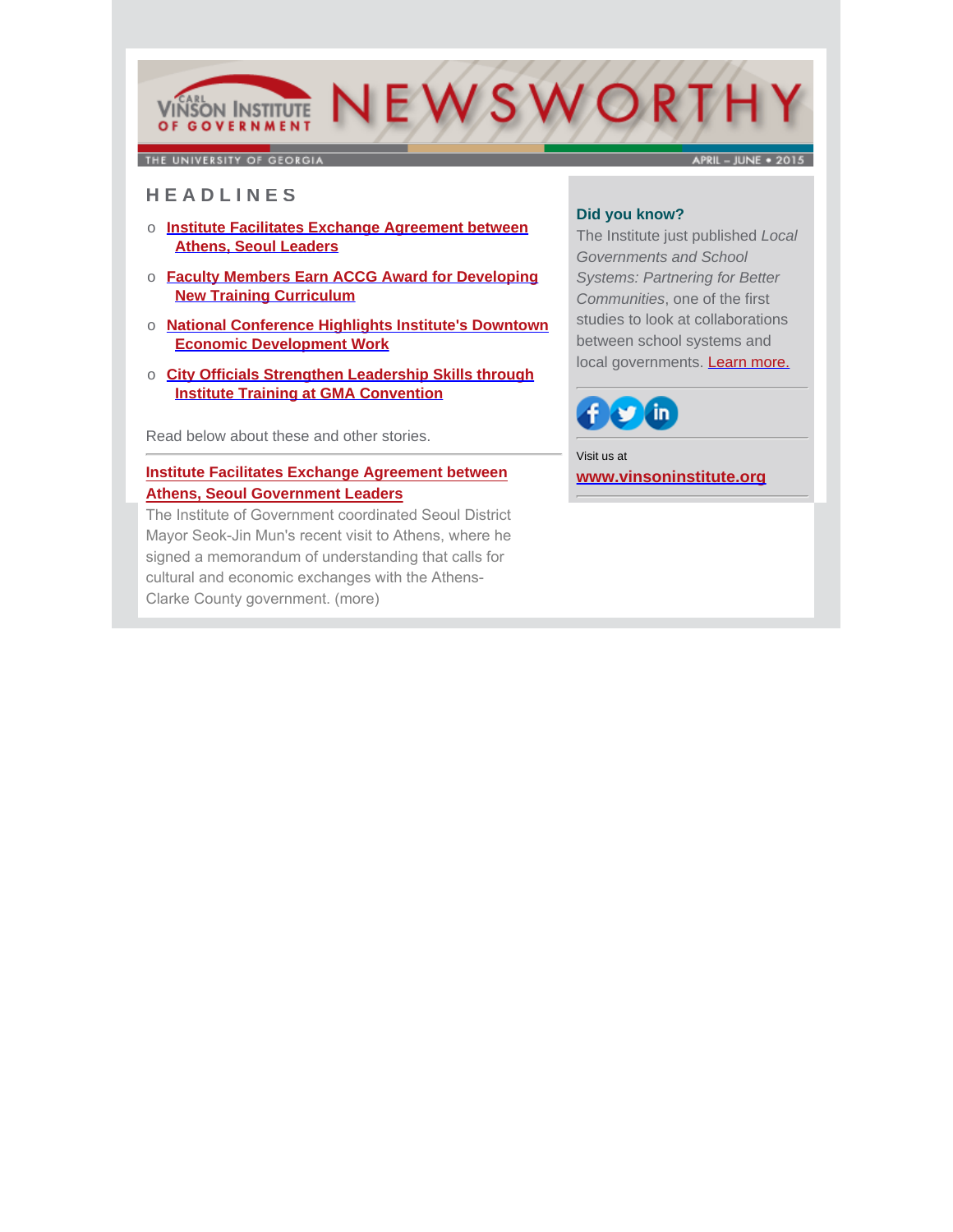## **Faculty Members Earn ACCG Award for Developing New Training Curriculum**

Two Institute faculty members, Sherri Lawless and Phillip [Boyle, received the Leadership Development Advocate of the](http://www.cviog.uga.edu/news/spotlights/060815-accg.html) Year award for helping to formulate the Association County Commissioners of Georgia's new Lifelong Learning Academy curriculum. (more)

## **[Main Streets Conference Highlights Institute's Downtown](http://www.cviog.uga.edu/news/spotlights/040815-main-street.html) Economic Development Work**

This spring's National Main Streets Conference, which brought hundreds of community economic development leaders to Atlanta for four days of training and workshops, featured presentations by three Institute faculty members about Georgia's downtown revitalization programs. (more)

## **City Officials Strengthen Leadership Skills through Institute Training at GMA Convention**

[Hundreds of mayors, council members, and other city leaders](http://www.cviog.uga.edu/news/spotlights/063015-gma-convention.html) enhanced their governance skills through training sessions coordinated by the Institute of Government during the Georgia Municipal Association's 2015 Annual Convention in Savannah. (more)

# **[Spring Semester's Vinson Fellows Give Presentations on](http://www.cviog.uga.edu/news/spotlights/051915-vinson-fellows.html) Internship Projects**

The three UGA undergraduates selected as Vinson Institute Fellows ended their spring semester internships by presenting the results of their research projects on gendered language, carbon cap-and-trade programs, and sports arena development at a gathering of Institute faculty and staff. (more)

## **School Group Invites Institute Financial Management Faculty to Lead Training Sessions**

The Georgia Association of School Business Officials [\(GASBO\) has invited the Institute's Financial Management](http://outreach.uga.edu/gasbo-invites-institute-of-government-financial-management-faculty-to-lead-training-sessions/) Training Program faculty to lead continuing education courses at the upcoming 2015 GASBO Conference, to be held in Augusta in November. (more)

# **[Institute's Gwinnett Management Development Students](http://www.cviog.uga.edu/news/spotlights/062915-mdp-library.html) Donate Children's Free Library**

For their service-learning project, county government

## **Upcoming Events**

**Development Authority Training:** August 6–7

**GMA Municipal Leadership** Institute: August 11-14

Economic Development Training: September 15

**ACCG Legislative Leadership** Conference: October 7–9

#### **Newsworthy Notable**



**[Shana Jones](http://www.cviog.uga.edu/about-us/faculty-staff/shana-jones.html)** Program Manager

As manager of the Institute's Planning and Environmental Services unit, Shana helps communities find effective solutions to challenging environmental issues by engaging elected officials and other stakeholders in productive collaborations. Her outreach portfolio includes working with local governments to develop flood insurance discounts for homeowners and businesses.

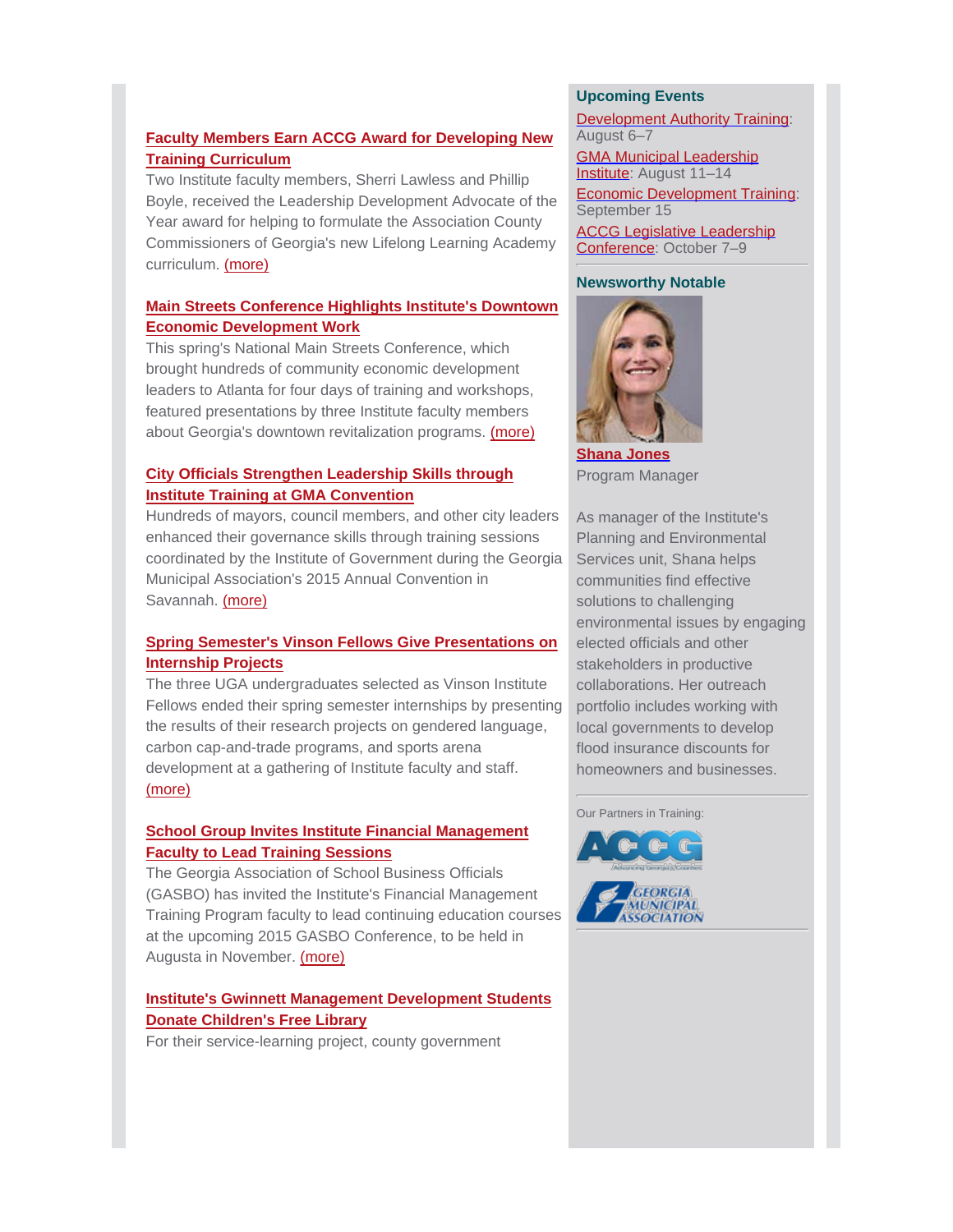[supervisors selected for the Institute's 2015 Gwinnett County](http://www.cviog.uga.edu/news/spotlights/062915-mdp-library.html) EXCEL management development course built a children's free library kiosk and reading bench and donated them to a public housing community in Lawrenceville. (more)

#### **Institute Plans Survey to Gauge Interest in Enhancing GMA Training Opportunities**

The Institute is preparing to survey 120 Georgia Municipal [Association \(GMA\) members to gauge their interest in adding](http://www.gmanet.com/Training-Events/Training-Program.aspx) a senior leadership development program to the GMA training curriculum. Municipal leaders who have successfully completed at least 170 hours of training through GMA's Harold F. Holtz Municipal Training Institute will be asked in August about their interest in advanced specialty training opportunities. (more)

## **Institute Associate Director Presents Policy Training at Romanian University**

Institute training expert Stacy Jones and two other UGA [faculty members traveled to Romania this spring to present a](http://www.cviog.uga.edu/news/spotlights/061015-romanian-university.html) government policy workshop at the National University of Political Studies and Public Administration in Bucharest. (more)

#### **[Government Finance Officers Attain Certification through](http://www.cviog.uga.edu/news/spotlights/051315-finance-officer.html) Institute Training Program**

Nearly two dozen local government finance officials recently earned certification through the Institute's Financial Management Training Program by successfully completing a series of courses designed to enhance their knowledge of public finance topics (more)

## **County Leaders Enhance Skills through Institute Training Provided at ACCG Conference**

[More than 700 county commissioners, managers, clerks, and](http://www.cviog.uga.edu/news/spotlights/050115-accg.html) other officials strengthened their governance skills through Institute of Government training programs held during the Association County Commissioners of Georgia 2015 Annual Conference. (more)

## **[Institute System Helps GBI Monitor Interstate Transfer of](http://www.interstatecompact.org/ICOTS/WhatisICOTS.aspx) Parolees and Probationers**

The Georgia Bureau of Investigation (GBI) has implemented an automated system that the Institute developed to make it easier for the GBI to account for probationers and parolees who are transferred to Georgia from other states. The project allows the GBI to easily access and share information from the Interstate Compact Offender Tracking System, a webbased system that law enforcement agencies use when the responsibility for supervising probationers and parolees is